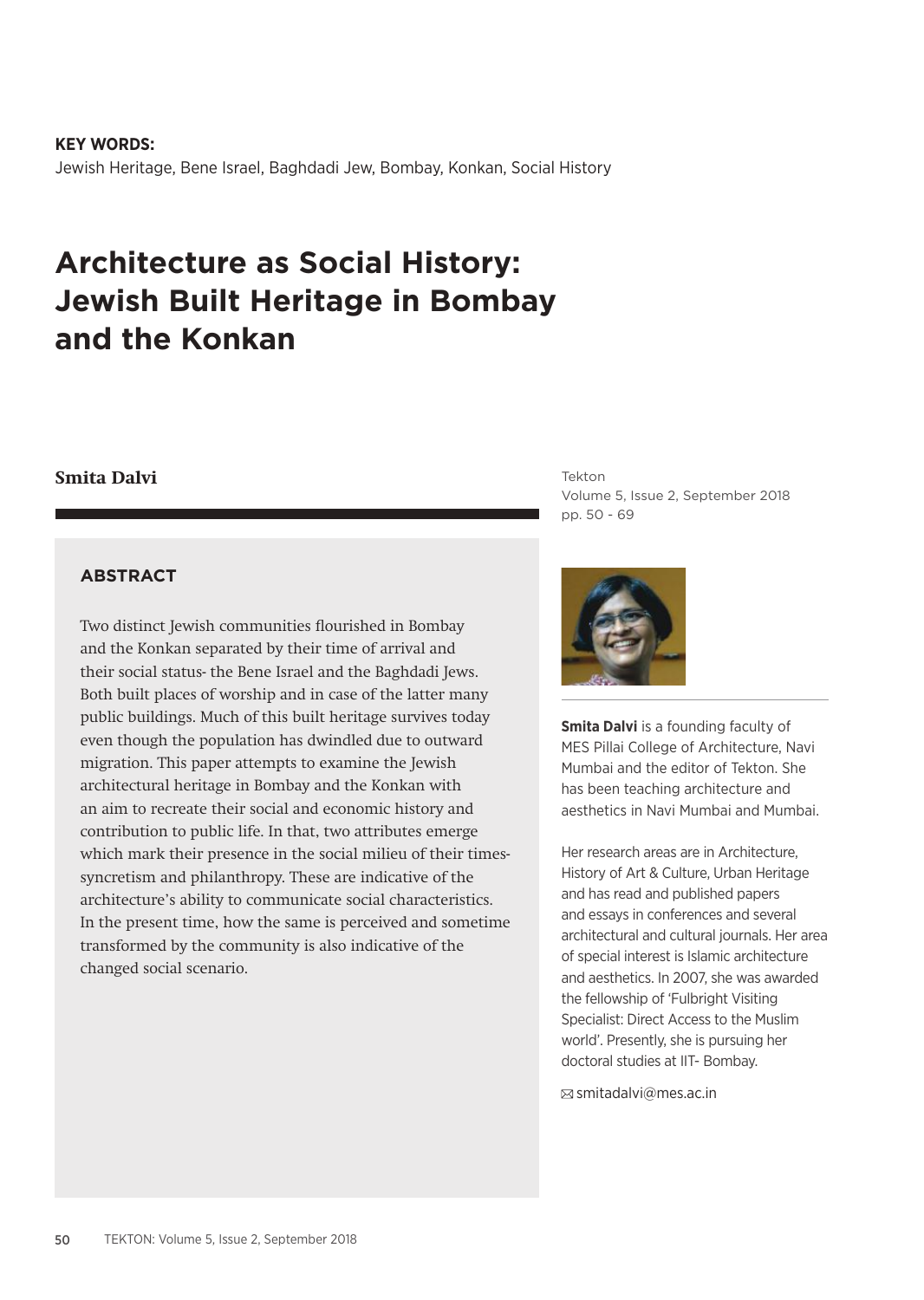#### **Introduction**

Amongst the Jewish communities in India, the three most predominant are the Bene Israel, the Baghdadi Jews and the Cochin Jews. The Bene Israel and the Baghdadi Jews were mainly based in Bombay.<sup>1</sup> They also inhabited Poona

**All three, Bene Israel, Baghdadi and Cochin Jews developed their distinct religious and social customs, while co-existing with and being influenced by other local communities. They also built a number of places of worship and other public buildings, many of which survive today, even though their population has declined due to emigration.** 

and Calcutta in small pockets, and, in the case of the Bene Israel, in many small towns along the Konkan Coast in Maharashtra. The third community, the Cochin Jews were based further south on the Malabar Coast in Kerala.

Romila Thapar (2003, p.368) writes about 10th-11th century copper-plate charters of the Cheras (a kingdom in Kerala) that granted land to Jewish traders such as Joseph Rabban, as the earliest evidence of a Jewish community settling in India. The Jews of Cochin came to India seeking trade. Thapar recounts Cairo Geniza records of around 1000 AD, where many letters pertaining to business were written by Jewish traders active in commerce with India. Indians were partners or representatives of the Jewish merchants, and some of the latter spent time in India and married locally (pp. 368-369). The Bene Israel is the Marathi speaking native community in Bombay and surrounding region believed to have landed here in a shipwreck at

unverifiable time while the Baghdadi Jews were the Arabic speaking migrants who first arrived in the 18th century for trade purposes. The latter two communities and their built heritage form the focus of this paper.

All three, Bene Israel, Baghdadi and Cochin Jews developed their distinct religious and social customs, while co-existing with and being influenced by other local communities. They also built a number of places of worship and other public buildings, many of which survive today, even though their population has declined due to emigration. This paper attempts to examine the architecture of the Beni Israel and the Baghdadi Jews in and around Bombay with an aim to recreate their social and economic history and contribution to public life. What emerges when we view built heritage of a community with a social lens is that it indicates certain attributes of their communal and public life, showing that not only architecture has a social purpose but also that it is shaped by people and their values.

# **The Religious Built Heritage of the Jews in Bombay and the Konkan**

Both, the Bene Israel and the Baghdadi Jews built several synagogues, prayer halls and cemeteries in and around Bombay. Most of the examples that remain are from the 19th century. Their places of worship and burial are fairly generic, with common features and iconography related to ritual, devotion and tradition. Thus, a synagogue is a prayer hall normally located in fairly dense parts of the city or towns, usually close to Jewish *mohallahs*  or quarters. Here, the Torah is read every week round the year. The word 'Torah' usually translates as 'law' or 'teaching' and consists of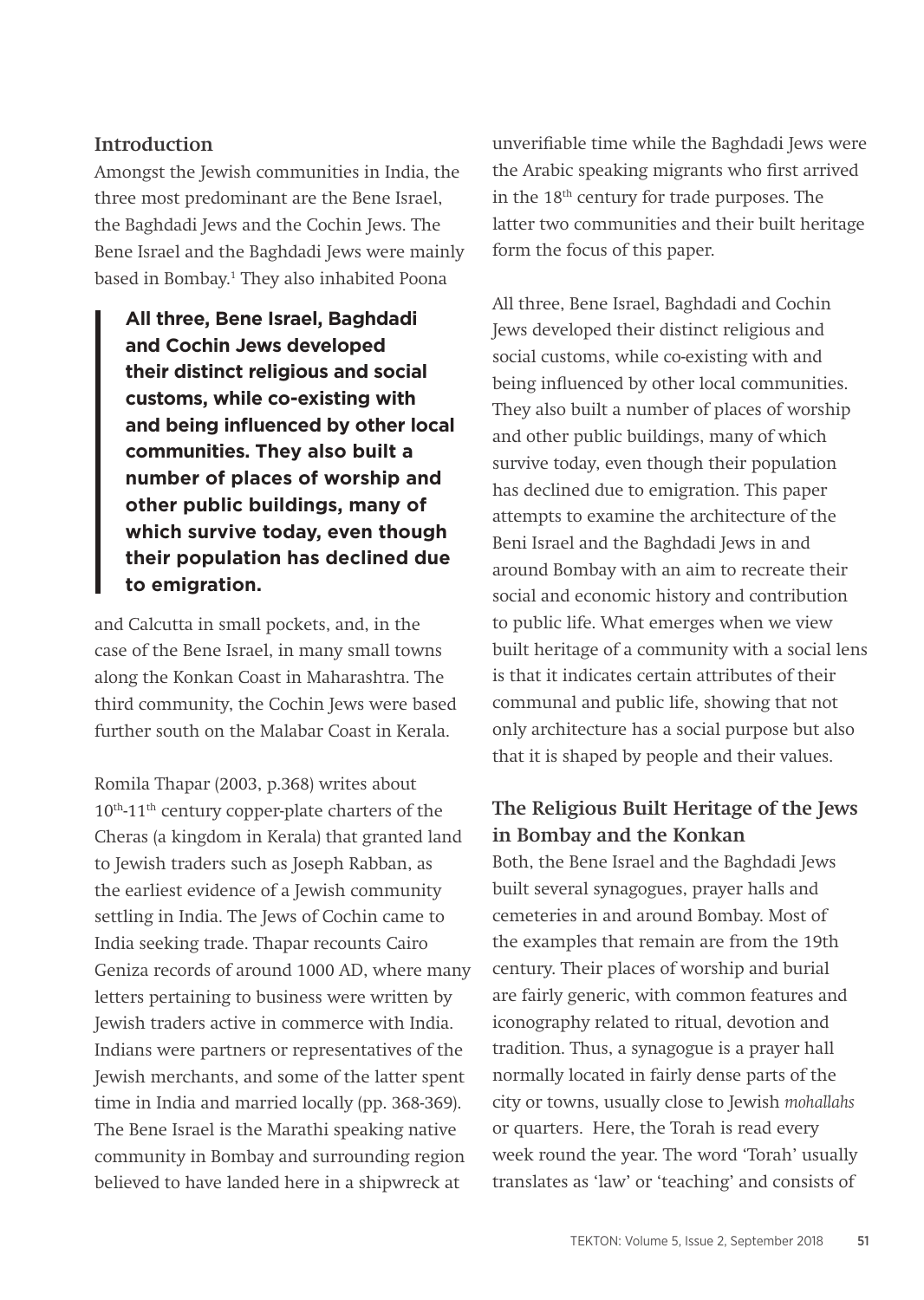

*Figure 1: Inside a Synagogue- A typical interior space with Hechal and Bimah. Magen Hassidim at Agripada and Shaar Harahamim at Mandvi, Bombay.*

the five books of the Hebrew Bible (Sherratt & Hawkin, 1972, p. 24). The essence of the Torah is encapsulated in the Ten Commandments, which according to belief were delivered to

**In general, Baghdadi synagogues are larger and monumental in scale, richly constructed in European Revival styles and display grand interiors of rich materials. Bene Israel synagogues, on the other hand, are usually modest, non-monumental, constructed largely in timber frame with a tiled timber roof not unlike the domestic architecture of the locality.**

Moses in the form of two stone tablets. These texts are explained to the faithful by scholars who apply its stories and instructions to contemporary Jewish living.

As are commonly observed, the two essential architectural features inside a synagogue are the Hechal and the Bimah (van Voolen, 2004, p. 12).

Hechal is an arched niche directed towards Jerusalem and Bimah is a platform. In the Hechal is placed the Ark – the holiest of objects in a synagogue – a container of handwritten parchment scrolls of the Torah. Each scroll is carefully dressed in protective textile and decorated with silver. Thus, the Hechal is a synagogue's sacred space and the niche is usually draped over with a curtain above which a burning oil lamp is suspended. During the Sabbath prayer, the Ark is opened, the scrolls are removed and ceremonially taken to the Bimah, where they are unrolled and read from.

The Bimah is a platform from which the Chazan or a minister leads the prayer and reads from Torah. The Rabbi, known as *Kazi* in the Konkan, gives the sermon or teaches from the Torah. The Bimah is often situated in the middle of the prayer hall, in a free-standing manner and is edged by a carved wooden railing. Seating is arranged on either side of the Bimah so that the whole congregation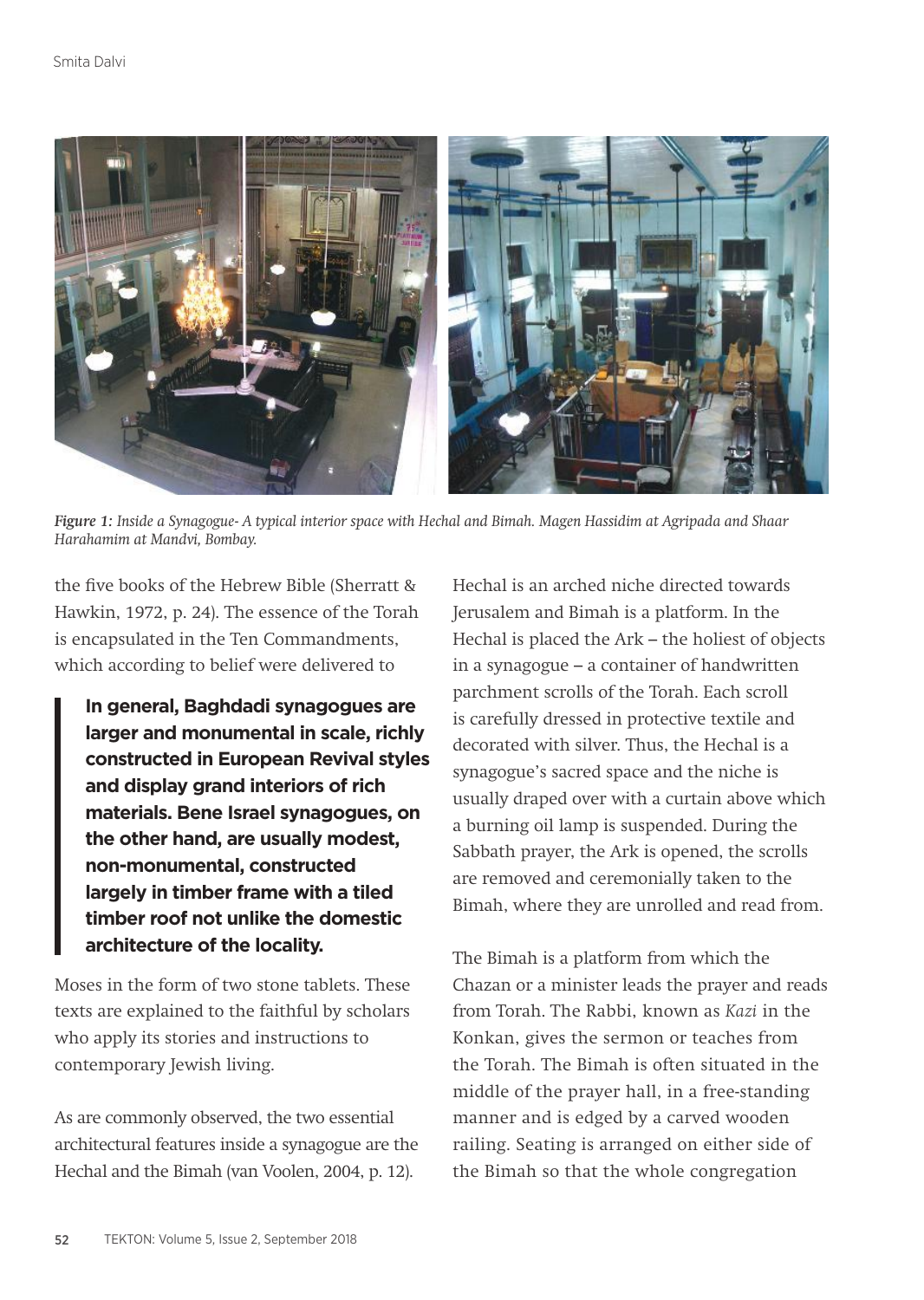may see the Ark. On a mezzanine, there is usually a separate gallery for women, which may run on one or three sides of the hall and is supported on pillars. This makes the central space of the prayer hall twice as high sometimes soaring to the roof, and more commonly ending at a boarded, ornamented ceiling of timber (**Figure 1**).

Most synagogues in and around Bombay follow these basic norms. What changes from place to place are the size, scale, style and manner of construction. In general, Baghdadi synagogues are larger and monumental in scale, richly constructed in European Revival styles and display grand interiors of rich materials. Bene Israel synagogues, on the other hand, are usually modest, non-monumental, constructed largely in timber frame with a tiled timber roof not unlike the domestic architecture of the locality. Their interiors have carved timber details and coloured glass lamps, and these create a sacred environment. The Bene Israel and Baghdadi synagogues not only indicate two distinct architectural traditions but also highlight the social distinctions (and histories) of the two Jewish communities predominant in Bombay.

# **The Bene Israel: Origins**

The Bene Israel (Children of Israel) have, even before the the rise of Bombay, been integral to community life on the west coast of the Konkan, mingling with Muslims and Hindus, with Parsees and Jains who also had communities in the coastal villages and port towns. Their origins are apocryphal. The commonly accepted story is that at some unclear date in the past a group of sea travellers who followed the books of the Old Testament were shipwrecked near Navgaon in

the erstwhile Kolaba (now Raigad) District, south of Bombay.2 This group then settled around the area of their misfortune, and over time, their descendants flourished, adopting the profession of oil pressing and farming.

According to Edwardes (1909) the Bene Israel "multiplied and spread themselves throughout the coast-hamlets of the Kolaba District, forgetting in the process of years most of their traditional customs, excepting the hereditary observance of the Sabbath, the rite of circumcision, and the memory of the prophet Elijah and the Day of Atonement." (pp. 247-248). They practiced their religion in isolation from the developments in Judaism in the rest of the world, not having a copy of the five holy books of Pentateuch and only much later receiving "the Hebrew liturgy from the Arabian Jews visiting Bombay." (Wilson, 1874, p. 322). Thus, as Jews, the Bene Israel are distinct in terms of practices, rituals and traditions; adapting into the community life of the Konkan and adopting several traditions of other religions around them as their own. These distinguishing features were seen in contrast much later by the Jews of Cochin. "…they found the Bene Israel at Rajapuri when they first came to India, and their distinct position among the various native races taken with their partial adoption of Hindu usages points to a very ancient occupation." (Nairne, 1894, p. 7). According to John Wilson (1874), the Bene Israel "till lately viewed the designation of Yehudi or Jew, as one of reproach." (p. 322).

# **Bene Israel Society**

The Bene Israel of the Konkan were popularly referred to as '*Shaniwar Telis*' or Saturday Oil Pressers, because of their profession and their practice of observing Saturdays as Sabbath.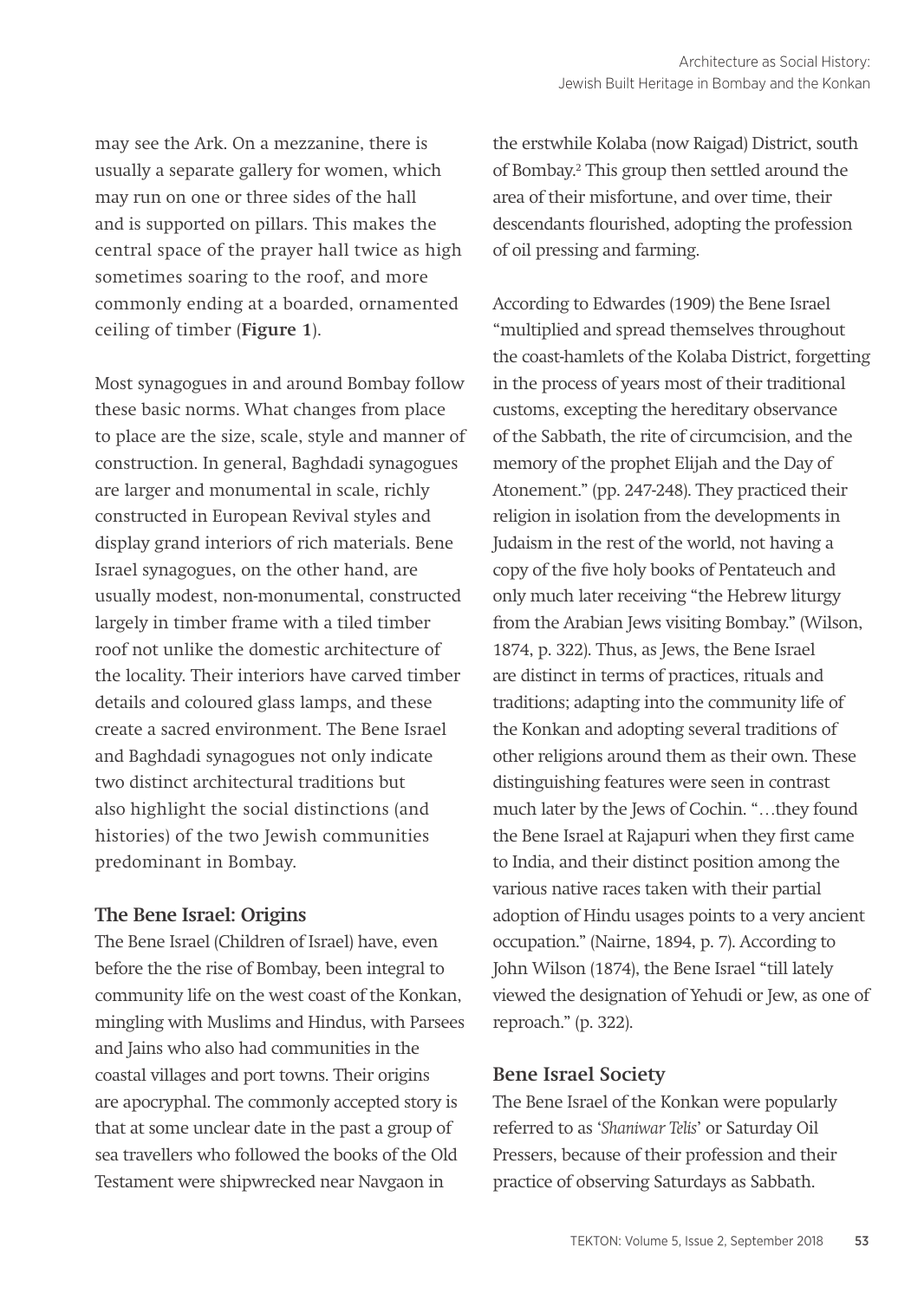This appellation differentiates them from the '*Shukrawar Telis*' or Muslim Oil Pressers who observe Friday as a day of special prayer, and the '*Somwar Telis*' or Hindu Oil Pressers for whom Monday is a day of ritual and fasting. Thus, in contrasting them from their neighbors of other religions they in fact become indistinguishable in the commonality of profession and location. This contrast as convergence is a feature of the Bene Israel that can be extended to almost all aspects of their social lives and practices.

Over time, the Bene Israel adopted the dress, food and other social customs of both Hindu and Muslim communities. Like them, they spoke Konkani and Marathi, which were the languages of everyday use. Hebrew would remain the language of prayer, but would be understood by only a few. Like other Konkanis, they derived last names or family names like Ashtekar, Shahapurkar, Rajapurkar or Penkar etc. from places in the Konkan that they inhabited. John Wilson recounts a practice of giving both Jewish (Hebrew) as well as local names to the newborn (p. 322). The Hebrew name was conferred on the occasion of circumcision; and a local name about a month after birth. Local names like Abaji, Bapuji, Tanaji for men and Sonabai, Ambai, Bainabai for women are fairly common, as are Ezekiel, Binyamin or Samuel and Esther, Sarah or Ruth.

In common with Hindu and Muslim women in the Konkan, Bene Israel ladies wore nineyard sarees; while married women wore the '*mangalsutra*' as an auspicious article of jewelry. Social and even religious customs were syncretic with those of the Hindus and Muslims – with betrothal and wedding rituals like the '*sakharpuda*' and the '*mehndi*'. Like the Muslims, they refer to the prophet Elijah as 'Han Nabi Eliyahoo', celebrate his festival as '*Hannabi Eliyahoocho Oorus*' and partake of '*malida*'- a sweet delicacy of beaten rice mixed with grated coconut, sugar, cardamom and other fragrant

**The architectural imprint of the Bene-Israel in Bombay can be dated to 1796 when Samaji Hasaji Divekar (Samuel Ezekiel), a commandant with the British troops who fought Tipu Sultan in Mysore built a synagogue (Shaar Harahamim) in Mandvi in South Bombay as thanksgiving, so it is said, for his safe return.** 

spices and dry fruit. The period of fasting is called '*Ramzan*'; a rabbi is a '*Kazi*'. Even the synagogue is, variously, '*masheed* (masjid/mosque)' or '*deool*'. As will be seen later, Konkani synagogues share much in common architecturally with Konkani temples and mosques.

#### **The Bene Israel in Bombay**

There is a mention in the Gazetteer of Bombay City and Island (1909) of a gravestone excavated at an old Bene Israel cemetry on the Parel road to prove that the community was present in Bombay prior to 1776. A document of 1800 by one Samuel Nissim Kazi states that they first arrived on the island in 1749. The Bene Israel settled in Bombay because of the possibility of military service under the British and due to the demand for skilled labour, such as carpentry and masonry, which was created by the expansion of the town towards the middle of the eighteenth century (pp. 247-248). From the late 19<sup>th</sup> century onwards, English education became prevalent particularly among residents of Bombay and Thana, leading to their entry into many other professions.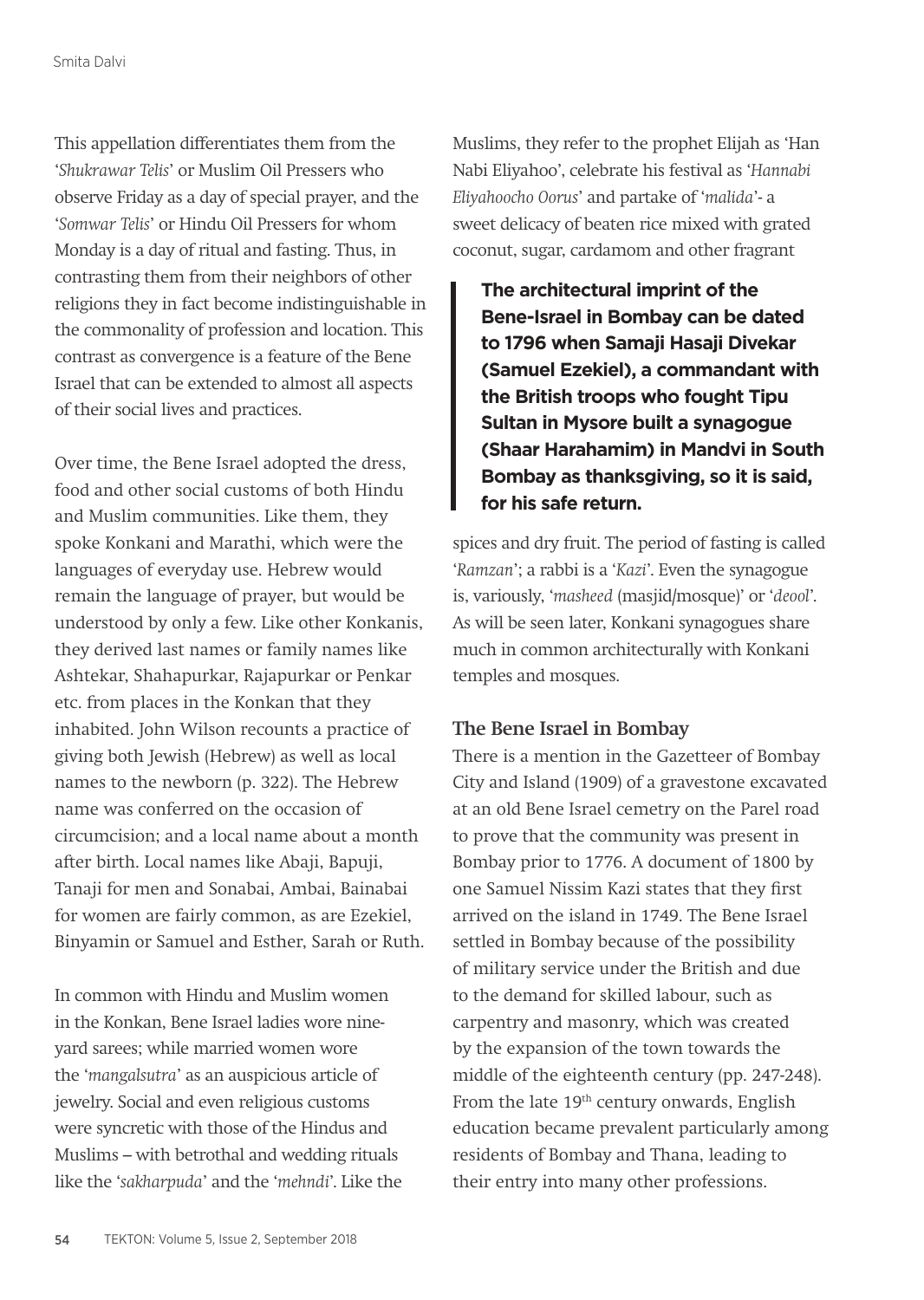

*Figure 2: The Bene Israel Cemetery at Navgaon, grave stones inscribed in Hebrew and Marathi and a detail of the memorial listing the synagogues on a map.*

The architectural imprint of the Bene-Israel in Bombay can be dated to 1796 when Samaji Hasaji Divekar (Samuel Ezekiel), a commandant with the British troops who fought Tipu Sultan in Mysore. He built a synagogue (Shaar Harahamim) in Mandvi in South Bombay as thanksgiving, so it is said, for his safe return. The street in Mandvi on which it is located is named 'Samuel Street'. An adjoining street is named after his brother Issaji. After the fire of 1803, several of Bombay's erstwhile communities were settled in enclaves around the fort. Minority communities had their own enclaves. By 1812, Maria Graham documents Bombay's population containing "upwards of two hundred thousand inhabitants. The Europeans are as nothing in this number; the Parsees from six to eight thousand, the Musalmans nearly the same number, and the remainder are Portuguese and Hindoos, with the exception about three or four thousand Jews." (Kosambi, 2000, p. 15). The neighborhoods of Mandvi and Umerkhadi in the vicinity of what is now Masjid Bunder Station on the suburban train line once had a large habitation of the Bene Israel (Dwivedi & Mehrotra, 2002, p. 56). The name of the station does not refer to a mosque but to the Shaar Harahamim synagogue, an '*Israeli masheed*'.

#### **Bene Israel Synagogues**

The earliest Bene Israel synagogue in Bombay is the Shaar Harahamim (Gate of Mercy/ *Dayen che Dwaar*). A trilingual plaque in the synagogue (in Marathi, English and Hebrew) records its history thus: 'This synagogue (*Masheed*) was built by Samuel Ezekiel Divekar commandant sixth battalion in 1796 AC which being smaller was enlarged and re-erected at the expense of the Bene Israel community. Dedicated (*sanskaar*) on the 24<sup>th</sup> March 1860.' A commemorative plaque at the Navgaon cemetery (**Figure 2**) where a memorial has been erected in memory of the community's apocryphal landing at the Navgaon coast lists the existing Bene Israel synagogues in Bombay and the Konkan, indicated here chronologically from their year of consecration.

#### **In Bombay**

- **1796** Shaar Harahamim (Gate of Mercy), Mandvi
- **1840** Shaare Rason Synagogue, Tantanpura Street
- **1886**  Tifereth Israel Synagogue, Jacob Circle
- **1888** Etz Haeem Prayer Hall, Umerkhadi
- **1904** Magen Hassidim Synagogue, Agripada
- **1925** Rodef Shalom Synagogue, Byculla
- **1948** Bene-Israel Prayer Hall, Kurla West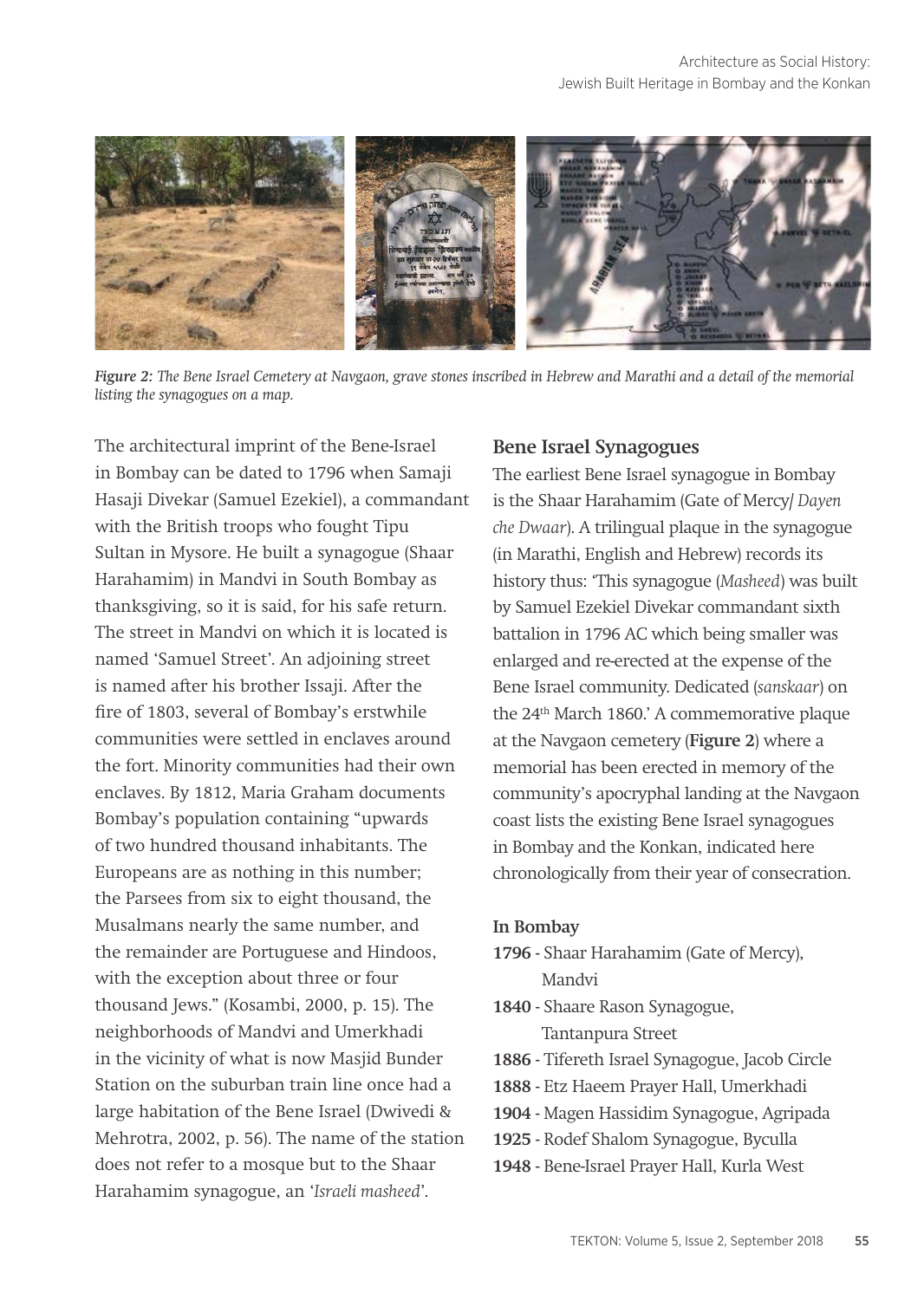

*Figure 3: The Magen Hassidim Synagogue at Agripada, Bombay*

#### **In the Konkan**

- **1842**  Beth El Synagogue, Revdanda
- **1848** Magen Aboth Synagogue, Alibaug
- **1849** Beth El Synagogue, Panvel
- **1849** Kenesseth Israel Synagogue, Mangaon Tehsil
- **1863** Beth Ha Elohim Synagogue, Pen
- **1869** Shaare Shalom Synagogue, Murud Janjira (closed)
- **1878**  Shaar Hashamaim Synagogue,Thane (rebuilt in modern style recently)
- **1882** Ambepur Synagogue, Ambepur (closed)
- **1882** Beth- El Synagogue, Ashtami, Roha (closed)
- **1896** Or-Le Israel Synagogue, Navgaon (closed)

In and around Bombay, the architecture of the Bene Israel prayer halls can be categorized as 'Konkan Town style' and 'City Style'. The Shaar Harahamim (Gate of Mercy) in Samuel Street reflects the 'City Style' with an urbane styling of pilasters and roof parapet; while the Magen Hassidim at Agripada has Art Deco features typical of

Bombay. Both display an urban character in harmony with the neighborhoods that they are located in. Interestingly, the interiors of both 'City style' and 'Konkan Town style' synagogues are largely self-similar, differing mostly in terms of scale and finishes (**Figure 3, 4**).

The Synagogues in Konkan such as in Revdanda or Panvel display the 'Konkan Town Style'. The architecture of these Konkani synagogues, on the outside, makes no significant gestures of religious usage. A few icons like the Star of David, or a menorah, or a name board, indicate that a Jewish place of worship lies within. The Beth-El synagogue in Panvel is a good example of the 'Konkan Town style'- typically coastal, domestic in scale, merging completely with the tiled roofed townscape. Panvel had a substantial community of the Bene Israel in the 19<sup>th</sup> century, now largely depleted. However, a synagogue and cemetery are still in use today and a more detailed look at them allow for a weaving of language, custom and worship into a typically Bene Israeli fabric of integration and syncretism.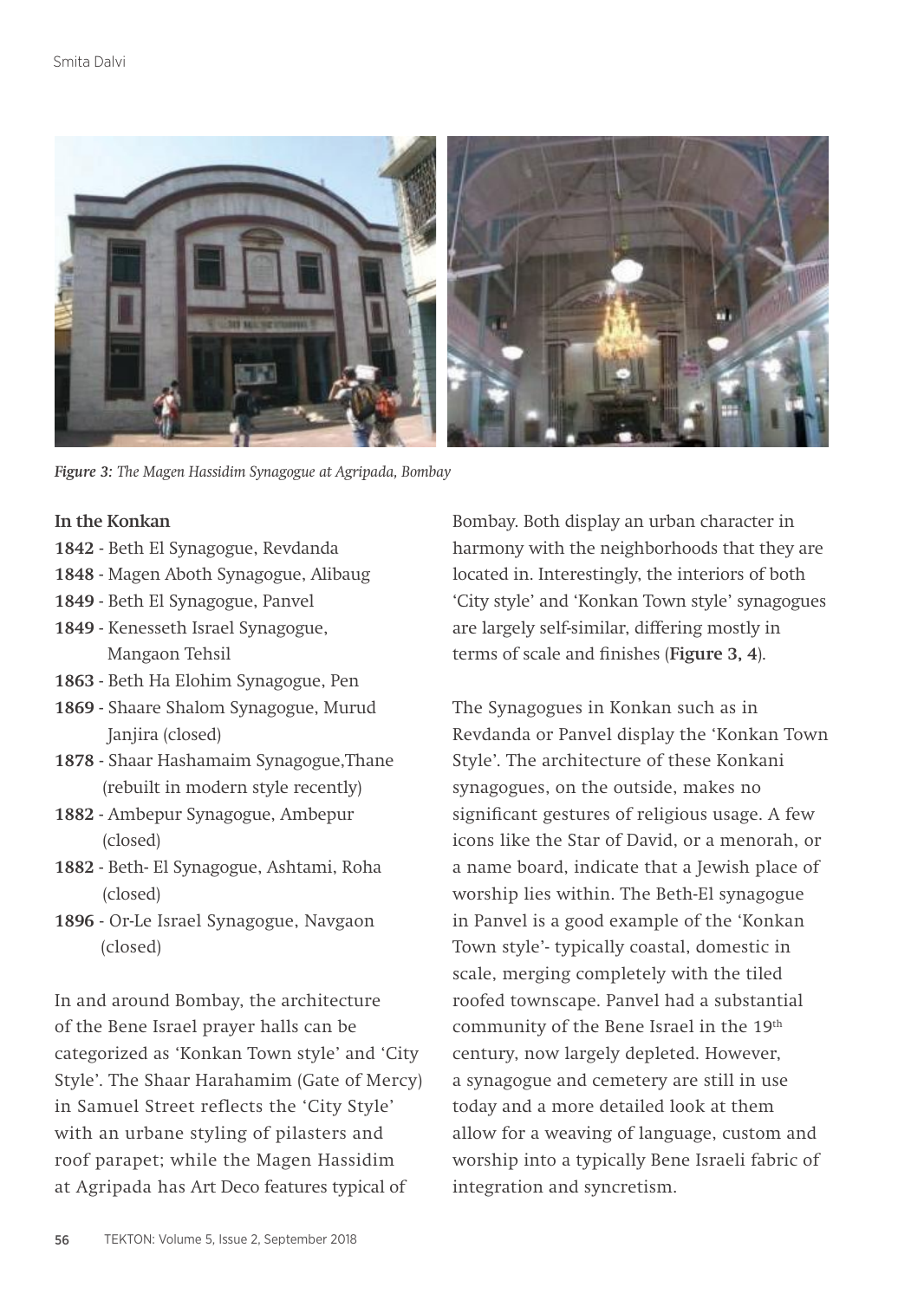

*Figure 4: The Beth-El Synagogue, Panvel*

The Beth-El Synagogue in Panvel is locally known by the generic name '*Israeli Masheed*'. Consecrated in 1849, it is located in the Bazar Peth, the main commercial street of the town. On the outside the synagogue sits squarely on the street, its building line matches those of neighboring town houses and shop fronts. Outside, basket weavers work at their craft, largely unaffected by worshippers, who although not substantial in number are quite regular. It is not uncommon to see a large bus parked outside the synagogue, from which alight visitors from Israel on a pilgrimage of Konkan's places of Jewish interest. The Beth-El is considered particularly auspicious and worshipping in Panvel is de rigueur.

The Beth-El has a front yard accessed by a gateway from the street that leads sideways to a small square timber porch. The main prayer hall is rectangular in plan with a mezzanine gallery for women above the entrance, supported on two round timber posts. The central space of the prayer hall rises to the boarded ceiling and is centered upon the Bimah, the raised ornamental timber platform. On the far wall is the Hechal for the cabinet that houses the Ark. From the boarded wooden ceiling are suspended several Belgian glass

**What is revealing in Bene Israel cemeteries is the occasional epitaph, almost always in Marathi that allows for a deeper understanding of the social milieu of the departed.** 

lamps. The Beth-El is built in timber frame with thick infill walls and deep set fenestration in every bay. The hipped roof is of timber frame, tiled on the exterior.

Not very far from the Beth-El in Panvel is a water body- a rectangular *talav* (tank) with ghats on three sides, known as Israel Talav or Vishrale Talav. This talav was built in 1862 by one Sheth Karamshi Hansraj (Campbell, 1882, p. 14), who donated an adjoining patch of land to the Bene Israel community for their cemetery; hence the name of the talav.<sup>3</sup> This burial ground, in use even today, is scattered with several old tomb stones. The site is in very poor condition, one of neglect amidst overgrowth and debris.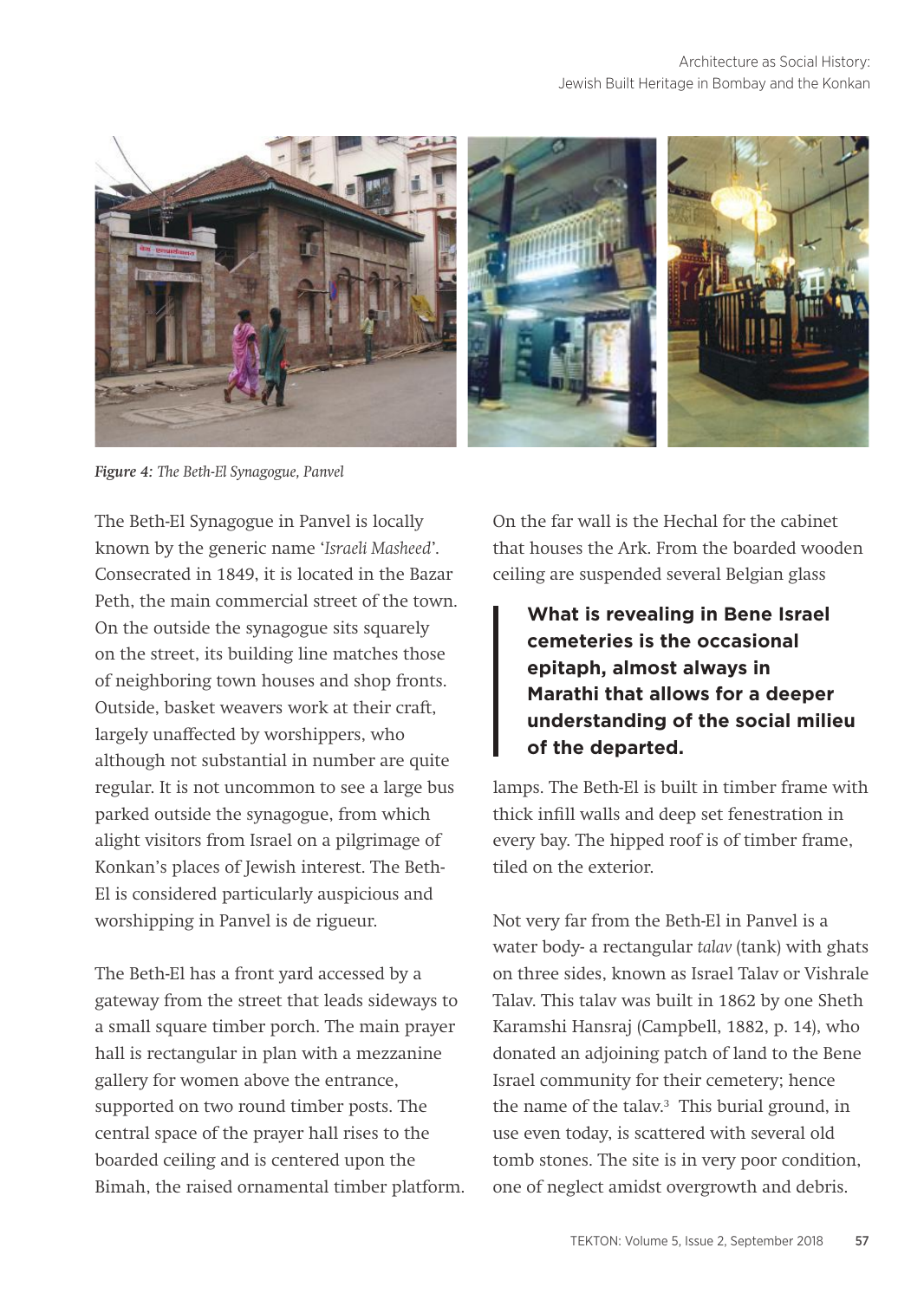

*Figure 5: Mosque at Owe, Ramdas Maruti Temple at Panvel, Beth-El Synagogue, Revdanda*



*Figure 6: Beth-El Synagogue and Jami Mosque at Revdanda*

Newer graves are clustered in a small area cleared of scrub. Each grave is bounded by steel railings. Nearly all of these tombstones bear inscriptions in Marathi, Hebrew and English. The older ones have inscriptions in Hebrew and Marathi. English inscriptions have a later provenance. Jewish names precede Marathi surnames, like 'Bension Solomon Bhoparkar' or 'Sassoon M. Khandalkar' followed by the occupation of the deceased, their various trades or important positions held in the town. One of the older graves is that of Doctor Aaron Samson Ashtamekar, Health Officer, Municipal Commissioner, Panvel; b. 1856, d. 1894. This indicates the participation of the community in the public life.

What is revealing in Bene Israel cemeteries is the occasional epitaph, almost always in Marathi that allows for a deeper understanding of the social milieu of the departed. In the Panvel cemetery, the grave stone of one Benjamin Aaron Chincholkar (Mechanic) bears a poem carved into the stone on its reverse side. The poem is signed by his wife ('*dharma patni*') Rubybai Benjamin Chincholkar. She begins the poem by calling out to him- '*Priya Pati*' (Dear Husband). In her paean, Ruby-bai compares her husband Benjamin with '*Ek-vachani Ram*' (the lord Rama, who was true to his promise), with the purity of '*gangajal*' (waters of the Ganges), and seeks blessings '*Ishwar charani*' (at the feet of the Lord) to be reunited with him '*saat janmi*' (over the next seven births).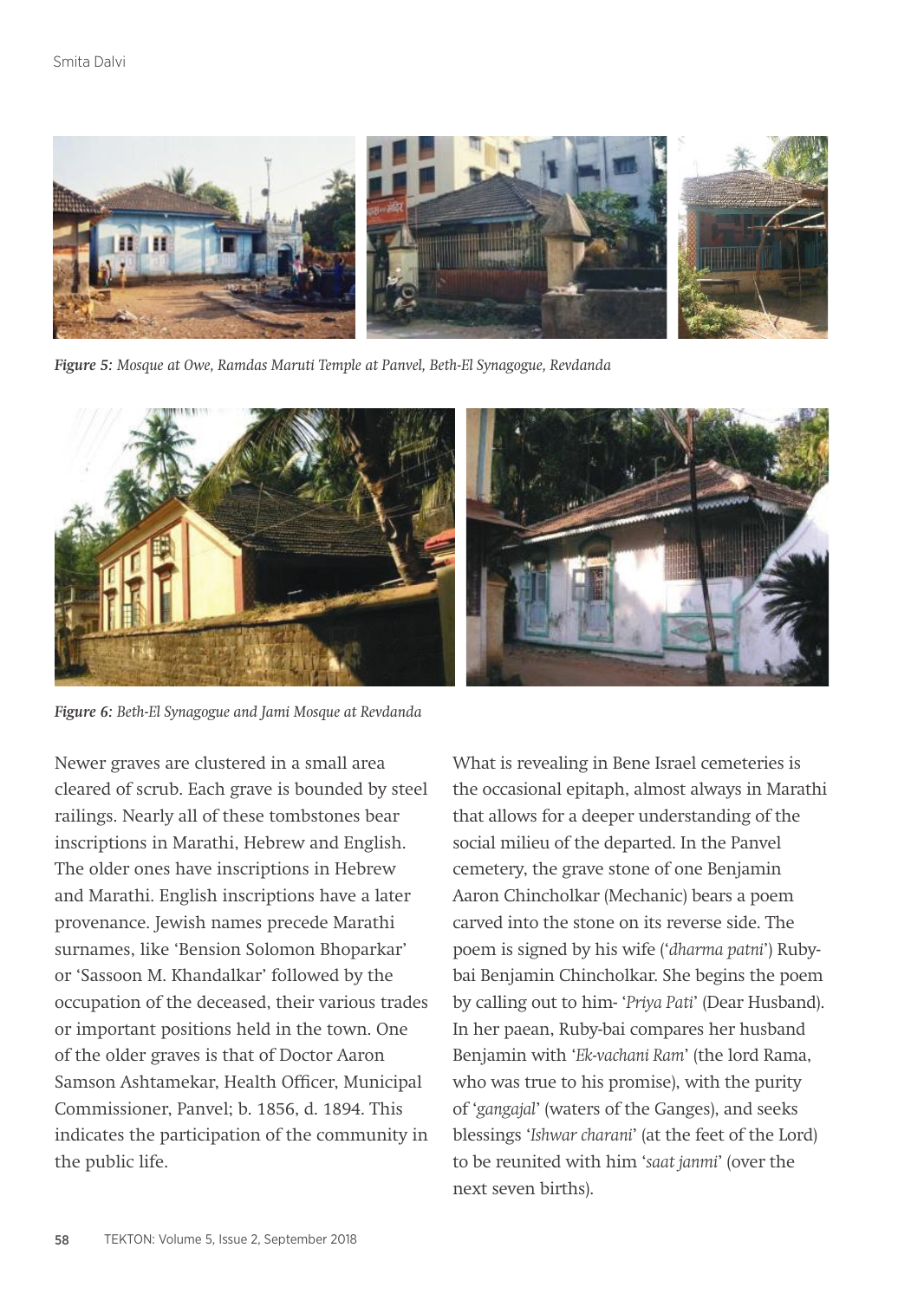The practice of showering flowery panegyrics in Marathi on the deceased is observed in other Bene Israel cemeteries too. Yet another epitaph in the Thane cemetery is carved on the gravestone of one Reuben Yakob Charikar (died 1946) in colloquial Marathi. It is a poignant couplet that reads "*Geli Jyoti Vizuniya/ mag phunka phunka tyala kiti.*"–translated as 'the flame is stubbed out/ why huff and puff at it now?' This is a rather fatalistic take on life and death. In Thane, on the grave of one Sileman Binyamin Navgharkar (Guruji) (1928-1995), the Marathi epitaph is in praise of a pious life dedicated to teaching, for which the deceased would forever be eulogised. There is a gentle irony here- the followers of a monotheistic religion of Semitic origin using Hindu religious invocations like Ram, Gangajal, Devpuja or seeking serial rebirths. Of course, the use of such references is solely due to the use of Marathi as the language one thinks and dreams in. Unselfconsciously then, the language becomes a vehicle for cross-acculturation.

On synagogues too, one can find plaques and inscriptions. These plaques are tri-lingual indicators of name of the synagogue and the date of construction. On the occasion of refurbishment, the details of repair and (long) lists of donors who facilitated them are spelt out. It is common to find prayer books and the Ten Commandments in Hebrew with Marathi translation ('*Vachane'*), as only few of the congregation may have a working knowledge of Hebrew.

Synagogues like the Beth-El in Panvel belong to a typology of sacred architecture in the Konkan which is both ubiquitous, pervasive and cuts across religious lines. Privately or community-built Hindu, Muslim, Parsi, Jain or

Beni Israel places of worship are all identified by a 'non-monumental, non-iconic, domestic character' (Dalvi & Dalvi, 2007, pp. 112-113). This typology emerges out of locally available building materials, building/craft practices of timber framed constructions, and responds to the climate of the Konkan. These buildings are truly non-iconic, giving out no overt symbols of faith. One could be easily mistaken for another. It is only in the interior spaces that the accoutrements of religious ritual show the places to be what they really are- temples, mosques, agiyaris, derasars or synagogues (**Figure 5, 6**). These modest structures stand as functional objects for active reverence, not as iconic image builders for any particular community. This indicates a remarkable cosmopolitanism seen in the development of the Konkan society over the last two hundred years, with an interchangeability of surnames, clothes, food habits and rituals, and the allpervasive use of Konkani-inflected Marathi as the language of public discourse (p. 115).

# **The Baghdadi Jews**

Baghdadi Jews migrated from Iraq and Syria to Bombay (and to Calcutta) in the 18th and early 19th century. They came, mostly as traders, in search for better economic prospects in the emerging port cities of the East India Company. The origins of the Baghdadi Jews in Bombay date back to 1730, when Joseph Semah moved to Bombay from Surat (Weil, 2002, p.19). This time frame coincides with the first wave of settlement of the port of Bombay, when the British, finding a better harbor, moved their major stakes from Surat to Bombay.

Of the Baghdadis, the most illustrious was David Sassoon (1792-1864) who arrived in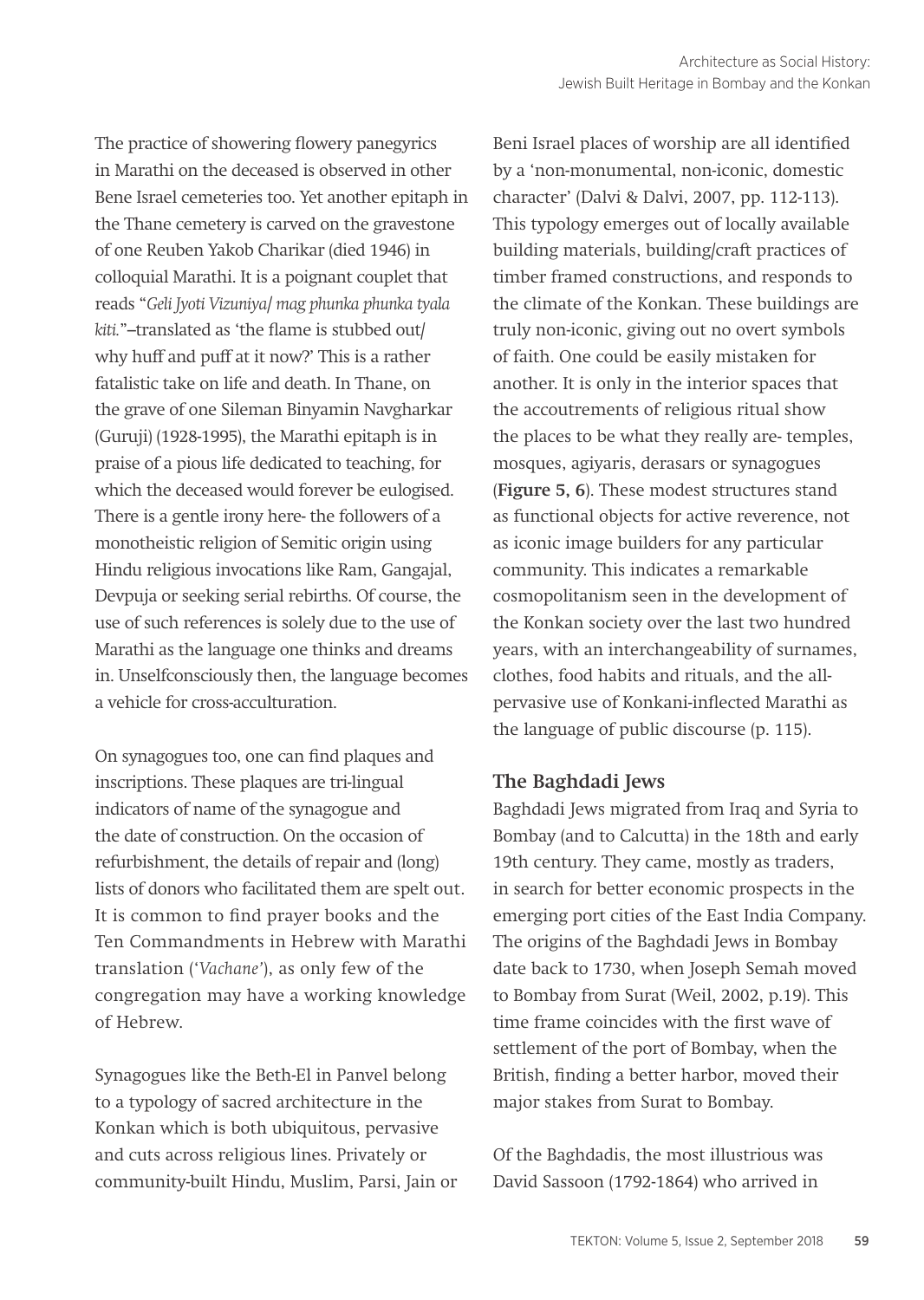

*Figure 7: David Sassoon Library and Reading Hall at Kala Ghoda, Bombay*

*Figure 8: Entrance and Clock-Tower at Sassoon Dock, Bombay*

Bombay in 1832 from Baghdad. He was the patriarch of the Sassoon family and founded the Sassoon mercantile empire. The Sassoon family was one among the significant business families in Bombay who contributed greatly to the development of the Bombay city by way of philanthropy, being patrons to and establishing public institutions that made the '*Urbs Prima in Indis*'. These institutions benefitted the city

**The Sassoon family was one among the significant business families in Bombay who contributed greatly to the development of the Bombay city by way of philanthropy, being patrons to and establishing public institutions that made the 'Urbs Prima in Indis'.**

at large. The Baghdadis identified and aligned themselves with the British and viewed themselves as non-natives. There are instances where they would even distance themselves from the Bene Israel (Robbins and Sohoni,

2017). They referred to themselves as 'Jewish Merchants of Arabia, inhabitants and residents

**The building projects of the Sassoon family exhibit a preference of architectural style that aligned with prevailing fashions in architecture of the Colonial rulers.**

in Bombay' (Lentin, 2002, p. 27). The Sassoons had community and trade links with other colonial cities in Asia and a branch in London itself. They lived the high life in Bombay and were international in outlook.

Significant architecture and public works built with the family patronage can be attributed to three generations of Sassoons: David, his son Albert and grandson Jacob, who was the son of Elias Sassoon, head of the breakaway company M/s E.D. Sassoon & Co. Later, Sir Sassoon David, although not directly from the family, also contributed significantly. The patronage of the Sassoon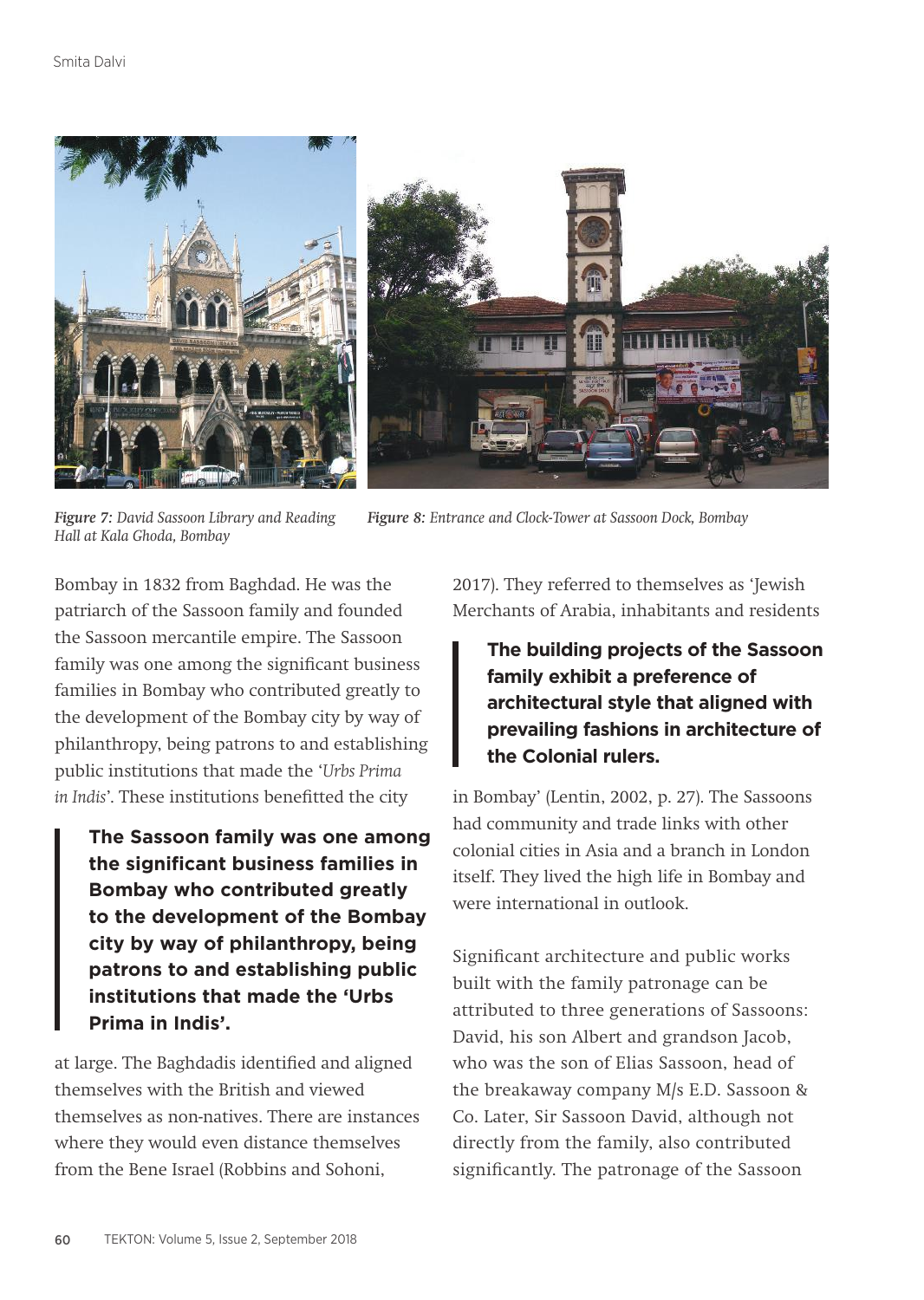family shown below (from Sifra Lentin, 2002) demonstrates the breath of the contributions they would make to the urban image of the city of Bombay in the late 19th century.

#### **Contributions of David Sassoon**

- **1861** The Magen David Synagogue with clock tower in Byculla.
- **1864** The Clock Tower at the entrance to the Victoria Gardens (presently Jijamata Udyan).
- **1870 -** The David Sassoon Library and Reading Hall (started as David Sassoon Mechanic Institute).

Family home in Byculla (presently the Masina Hospital).

Statue of Prince Albert, Consort of Queen Victoria at the Victoria and Albert Museum (presently Bhau Daji Lad Museum in the Jijamata Udyan).

Marble statue of David Sassoon by Thomas Woolner, R.A. in the entrance Hall of the David Sassoon Library.

#### **Contributions of Albert Sassoon**

**1874 -** The Sassoon Cotton and Weaving Co., Ltd., at Mazagaon. This was the first Sassoon cotton mill. (The Sassoons went on to become the largest mill owners in India).

**1875 -** The Sassoon Docks at Colaba- Bombay's first wet dock.

> The Clock Tower on the gateway to the Sassoon Docks.

1879 - The bronze equestrian statue of King Edward VII by Sir Joseph Edgar Boehms, which commemorated his visit to Bombay as the Prince of Wales (known as Kala Ghoda, now located at the Jijamata Udyan).

The Elphinstone Technical High School, known as the Sassoon Building (presently the Ewart building on M G Road).

## **Contributions of Jacob Sassoon**

- **1884** The Keneseth Eliyahoo Synagogue at Fort in memory of his father Elias.
- **1924** Jacob Sassoon was the largest individual donor for building the Gateway of India, to commemorate the visit of King George V and Queen Mary at the Apollo Bunder in 1911.
- **1925** The largest donor towards the Royal Institute of Science, Bombay.

# **Contribution of Sir Sassoon David**

**1911 -** A bronze statue of the Prince of Wales (later George V) by George Wade to the Prince of Wales Museum (presently the Chhatrapati Shivaji Vaastu Sangrahalaya).

The Sassoons wound up their business interests in India by the time of its independence. Around this time, many Baghdadi Jews emigrated to England or to the newly formed state of Israel.

# **The Sassoons as Patrons**

The building projects of the Sassoon family exhibit a preference of architectural style that aligned with prevailing fashions in architecture of the Colonial rulers. During the early and mid 19th century, the British imported the notions of style from the 'home country' in their preference for the neo-Classical or neo-Renaissance features that included pediments, moldings and columns, semi-circular arches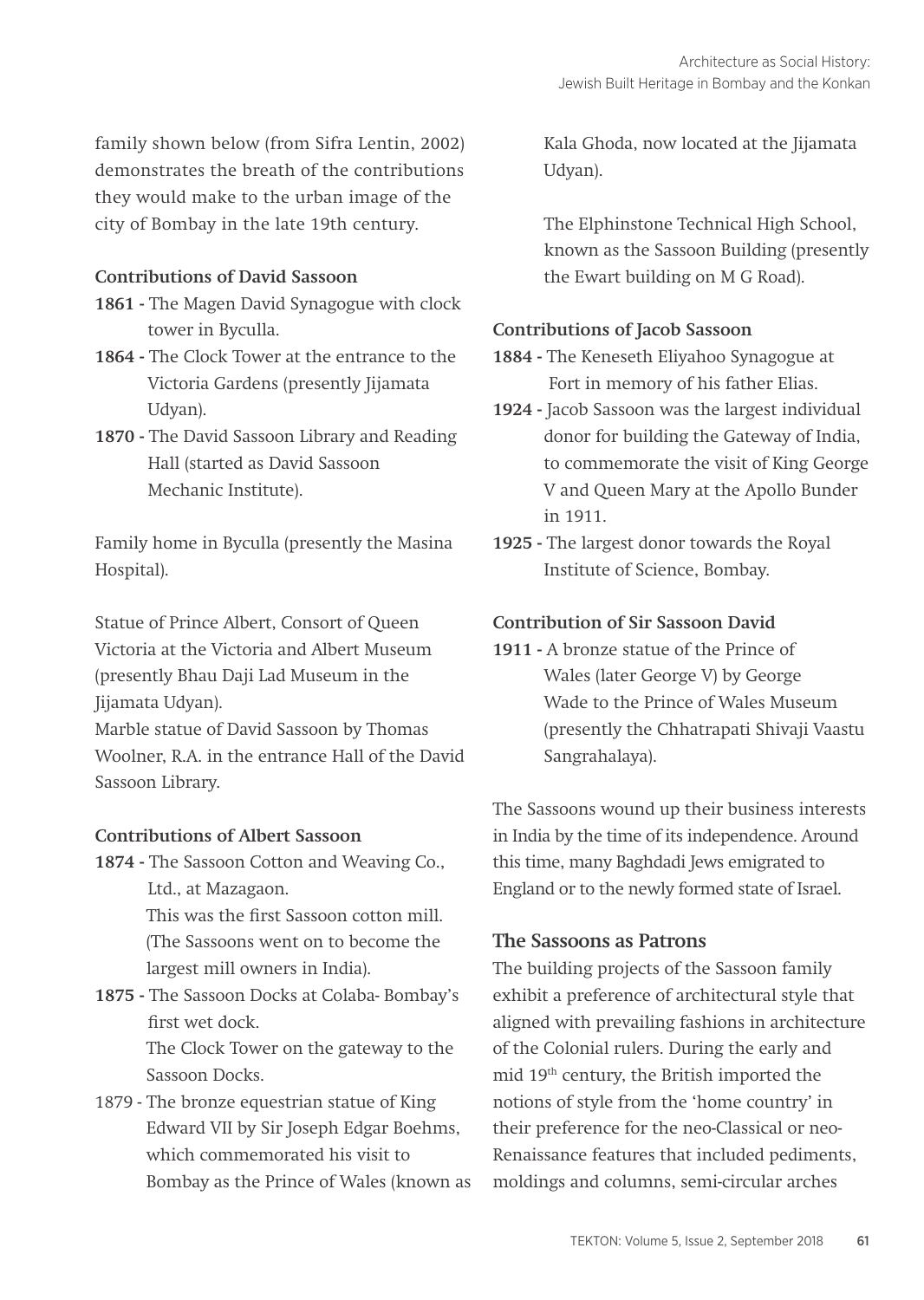

*Figure 9: Clock Tower at Victoria Gardens (Now Jija Mata Udyan), Buculla, Bombay.*

with emphasized key stones, pilastered bays with rhythmic openings revealed with stucco bands and embellishments, rustications of corners, balustered parapets and so on. Later, particularly after the appointment of Sir Bartle Frere as the Governor of Bombay, a scheme for urban development was presented. Frere demolished the now obsolete fort walls and unveiled his famous 'Frere's Plan'- a comprehensive vision for a modern city (London, 2002, p. 25). This was a Victorian vision of public, civic and administrative buildings in the neo-Gothic style which was now practiced in England as a 'national style'. Frere and his architects advocated the 'Gothic' style for Bombay's public buildings, but one tempered by local conditions, materials and ornament. This also coincided with Bombay's rise as mercantile power due to the opening of Suez Canal, an increased trade with China and the cotton boom due to the American Civil War. Frere's plan resulted in creation of cityscape with grandeur, coherence and craftsmanship.

The mercantile elite of the city, the wealthy Indian families, pitched in with endowments and patronage. The David Sassoon Library was one among such projects and had an excellent location in the Frere Town Development. Fuller built this building based upon the plans of Scott, McClelland & Co (London, 2002, p. 58). Designed in the neo-Gothic style, it displayed polygonal masonry at the base upon which are revealed pointed arches in contrasting sandstone. The façade also has neo-Gothic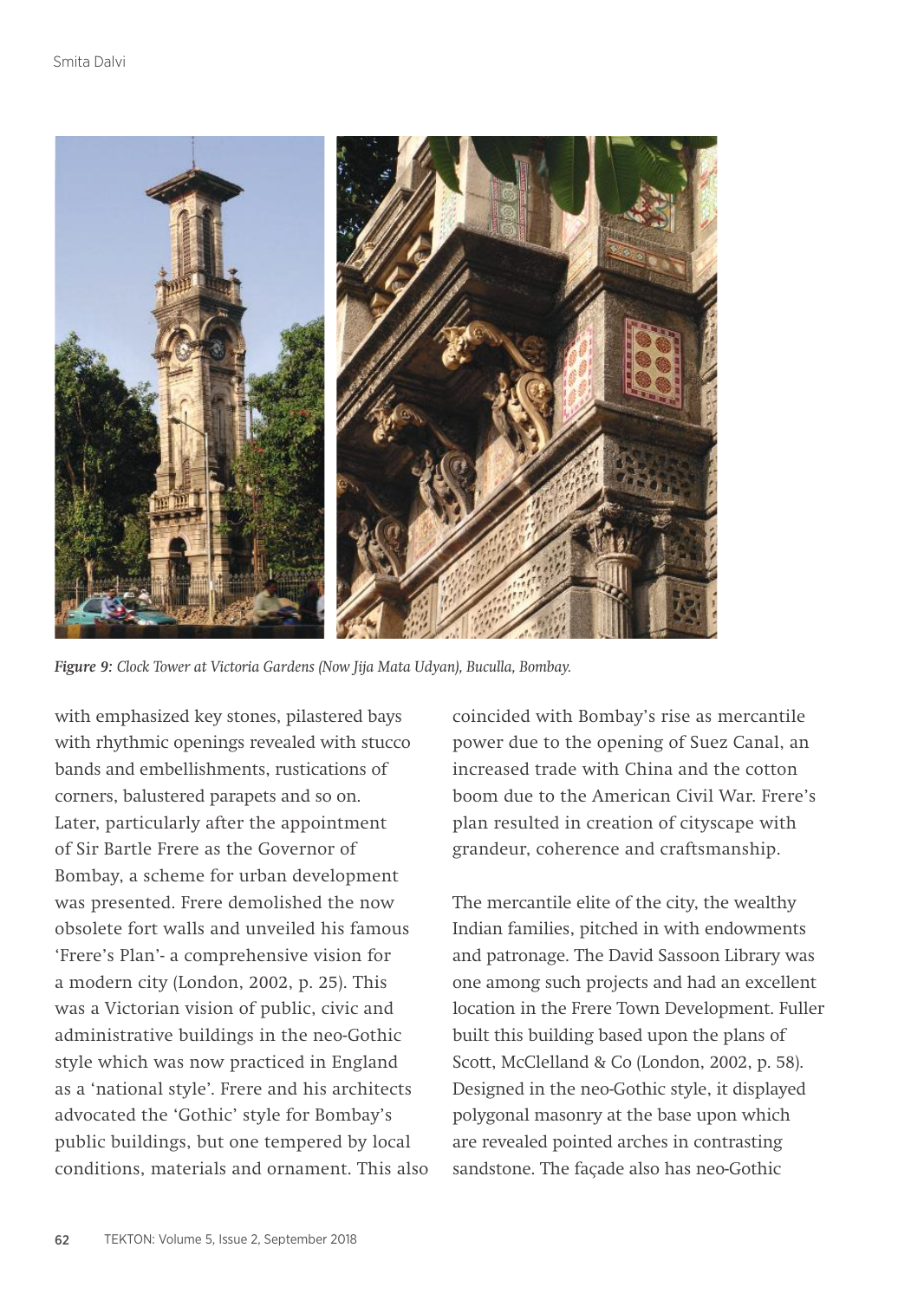pediments, turrets and a clock tower. The interiors are rich with very fine timber furniture and fittings and Minton flooring tiles.

In the Sassoon buildings, one observes a penchant for clocks and clock towers. The first tower was erected on the Magen David Synagogue at Byculla, closely followed by

**In the Sassoon buildings, one observes a penchant for clocks and clock towers. The first tower was erected on the Magen David Synagogue at Byculla, closely followed by the free-standing ornate tower near the entrance of the Victoria Gardens. A clock features prominently in the tower built upon the gate for the Sassoon Docks at Colaba. A clock is incorporated in the crocketed neo-Gothic pediment of the David Sassoon Library.** 

the free-standing ornate tower near the entrance of the Victoria Gardens. A clock features prominently in the tower built upon the gate for the Sassoon Docks at Colaba. A clock is incorporated in the crocketed neo-Gothic pediment of the David Sassoon Library. The designs of these towers have Classical, Renaissance and Palladian features and ornament (**Figure 9**). The British built clock towers in most colonial towns in India as a symbol of imposed order and punctuality over an otherwise unruly native population. The elite merchant patrons of Bombay, particularly the Sassoons (the other example being Premchand Roychand and the iconic Rajabai Tower) also helped propagate this notion as a sign of their identification with the ruling elite and as benefactors of the locals. Today, these

clock towers are handsome landmarks in the cityscape and useful keepers of time for a city that never stops (**Figure 9**).

The other remarkable feature of Sassoon patronage was their commissioning of renowned British artists for making statues of the aristocracy and of themselves (**Figure 10**). In the Victoria and Albert Museum (now Bhau Daji Lad Museum), the marble statue of Prince Albert has Hebrew inscriptions at the base and is on the same axis with a marble bust of David Sassoon. The bronze equestrian statue of King Edward VII, erected at a public square (the original 'Kala Ghoda'- now removed and relocated), had one of the panels on the plinth depicting the Prince being welcomed by Edward Sassoon, son of Albert Sassoon, emphasizing their association with the rulers. The identification of their mercantile empire as 'English' was furthered by the donation of a bronze of the Prince of Wales for display at the museum named after him. Jacob Sassoon gave the large endowment towards building the Gateway of India to commemorate the visit of the new king and consort. Commissioning of public art in this way appropriates public space in the city, with the Sassoons occupying several prime locations with the most visibility. This worked both ways; by bringing themselves to the notice of the rulers they also gained the appreciation and awe of the subject populations of which they too were a part.

# **Baghdadi Synagogues**

The Baghdadis followed a more orthodox form of religious practice. The two synagogues built by the Sassoons in Bombay, the Magen David and Keneseth Eliyahoo, serve as sacred and ritual spaces for the Baghdadi Jew community.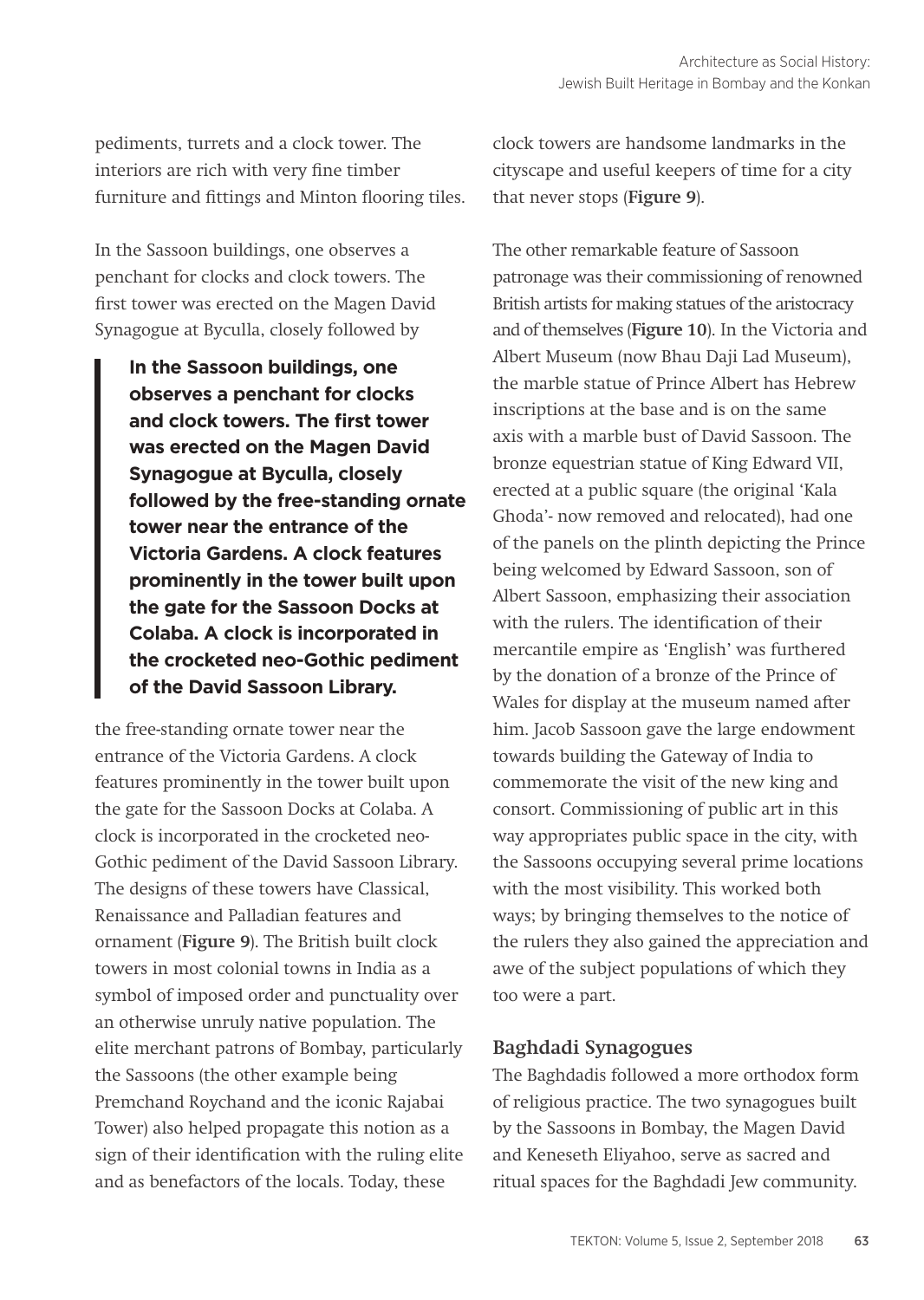

*Figure 10: Statues of Prince Albert and Sir David Sassoon at the Bhau Daji Lad Museum and the original 'Kala Ghoda' statue of King Edward VII- now housed in the Jija Mata Udyan, Bombay.*

Both these sanctuaries are grand in size, scale and opulent in use of material and decoration. Stylistically, they are neo-Classical and neo-Renaissance, thus perfectly in sync with other public buildings in the colonial cityscape. The Sassoons would no doubt have wanted to erect their synagogues as major urban landmarks that would rival the grandeur of the Christian churches in the city built by the British. The most monumental in scale was the Ohel-David synagogue (1867) they built, not in Bombay but in Poona, which resembles nothing less than a Gothic Cathedral. Even today, it forms a landmark and place maker for the neighborhood and is referred to as 'Lal Deval' or Red Temple.

The Magen David Synagogue is the largest Jewish prayer hall in Bombay, built in bold Renaissance style, characterized by a tall portico supported by a grand column order and a tall clock tower. The interior space is

characterized by sheer volume with thick masonry piers supporting large round arches revealed by stucco moldings (**Figure 11**).

The Keneseth Eliyahoo is neo-Renaissance, with an urban aspect reminding one of Florentine palazzos (**Figure 12**). Its nave like prayer hall is raised on a piano nobile, leaving the heavily rusticated ground storey for ancillary functions. The Hechal is prominently projected on the exterior framed by a grand semicircular arch topped with a classical pediment that rises above the ornamental roof balustrade. The rest of the structure has pilastered bays with two levels of arched fenestration. Each bay is lavishly embellished with masonry and stucco details. In contrast, the interior of the hall has slender cast iron columns supporting the women's mezzanine and finely carved iron brackets and trusses that support the sloped roof. The centre piece of the interior is the Hechal with its grand arch supported on two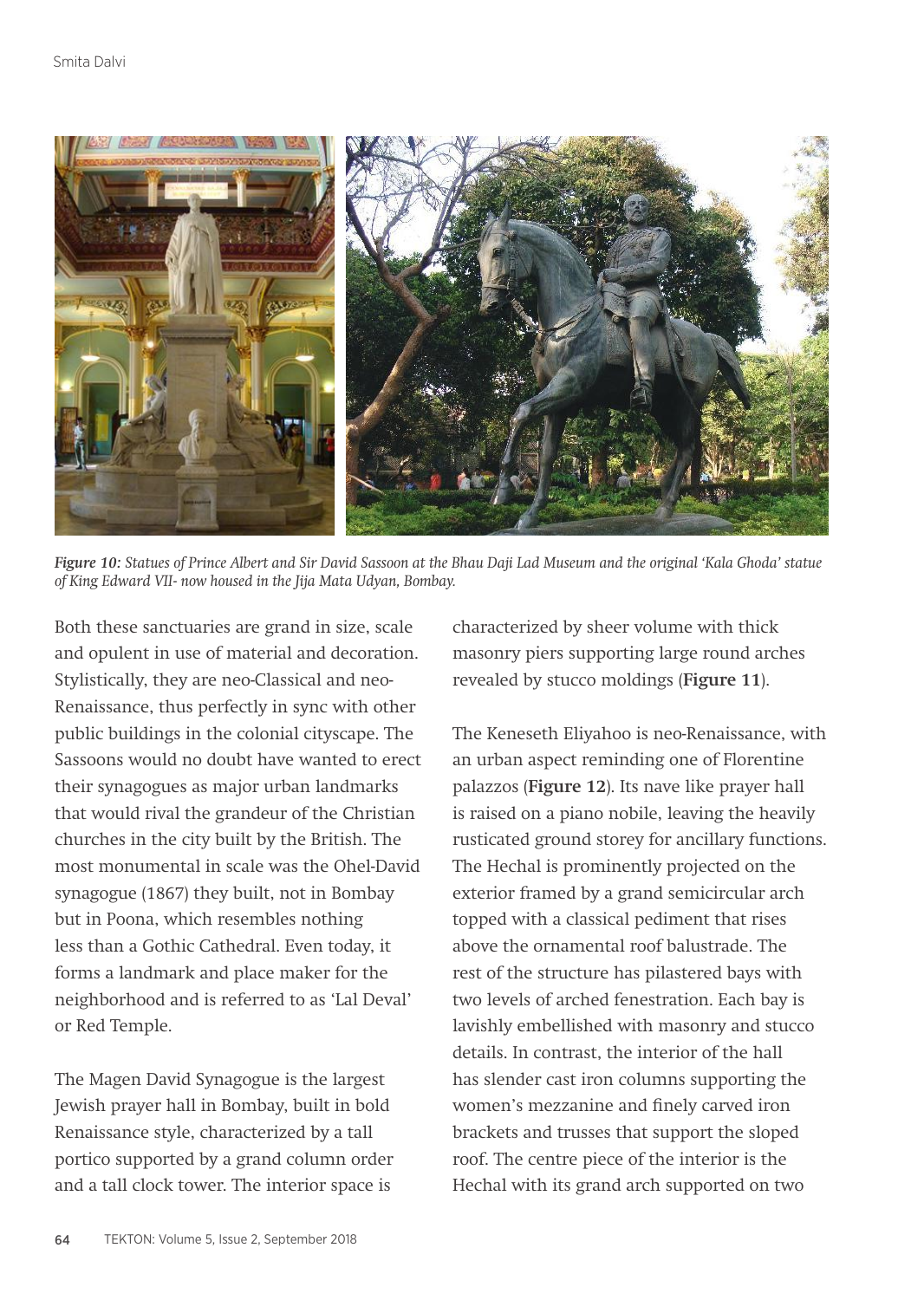

*Figure 11: The Magen David Synagogue, Byculla, Bombay*

tiers of classical double columns framing an exquisite stained-glass window above the Ark

**Two attributes signify the Jewish presence on the West Coast of India and their built heritagesyncretism and philanthropy. At two different points in time, separated by several hundred years, two Jewish communities flourished in Bombay and the Konkan Coast. They belonged to different social classes and their architecture convey respective attribute of their social presence.**

cabinet. Metal railings adorn the balcony and the Bimah, glass lamps are suspended from the tall ceiling, the floor has geometrically patterned Minton tile flooring upon which are several pieces of well crafted wooden furniture. All this come together in a grand, brightly lit space, making this probably the most

spectacular of Bombay's synagogues. **Social Significance of Architecture** Two attributes signify the Jewish presence on the West Coast of India and their built heritage- syncretism and philanthropy. At two different points in time, separated by several hundred years, two Jewish communities flourished in Bombay and the Konkan Coast. They belonged to different social classes and their architecture convey respective attribute of their social presence.

The first Jews, the Bene Israel, originate in a myth of a shipwreck, separated from their homeland by vast oceans; they chose to make a home out of the Konkan and successfully assimilated themselves with the common folk already inhabiting the land- Hindus and Muslims, mostly. They adopted customs, names, language and lifestyle and lived and built like everyone else. Their religious architecture is a testimony to a larger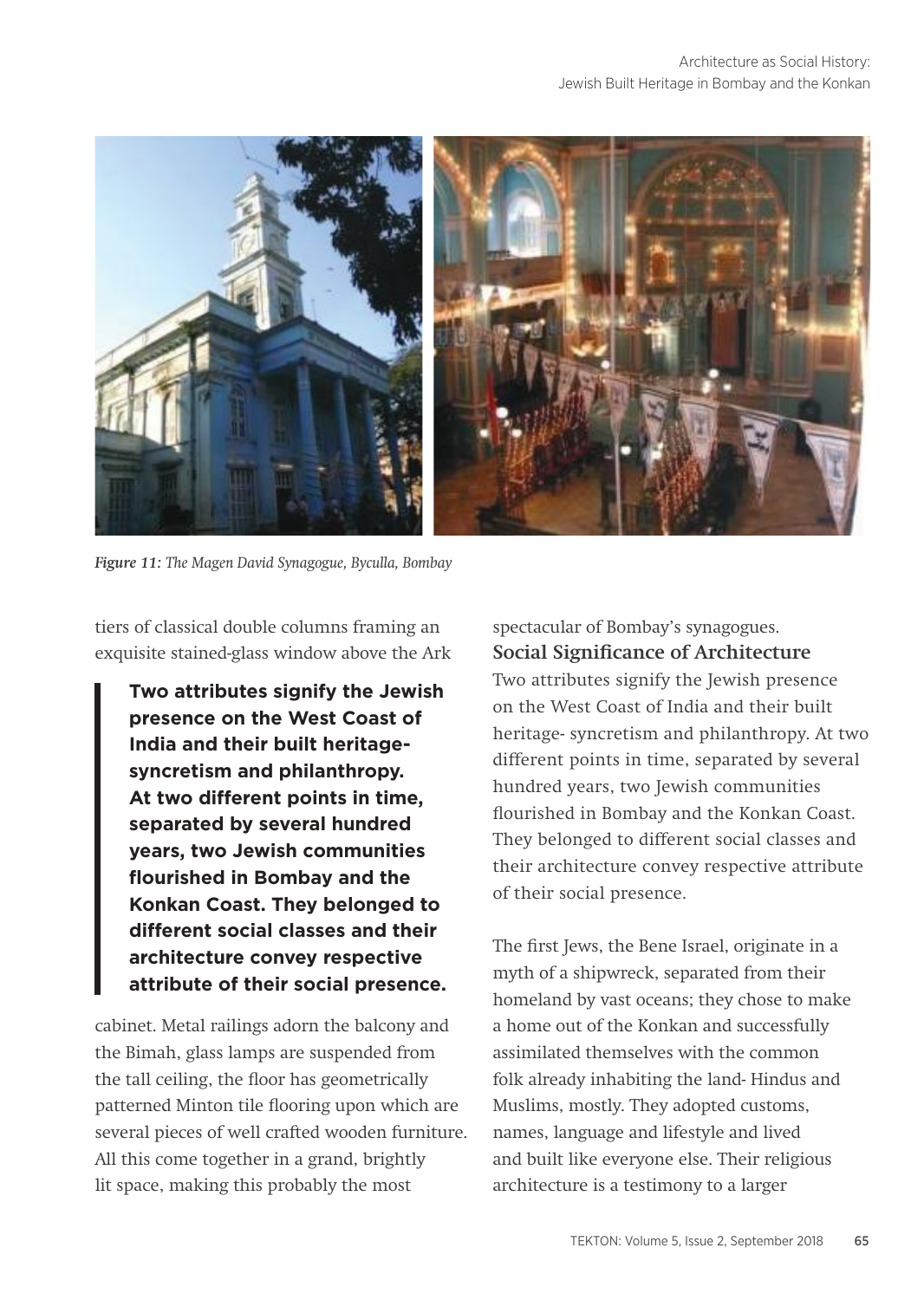

*Figure 12: The Keneseth Eliyahoo Synagogue, Kala Ghoda, Bombay*

co-existence of communities in the region, indicating a syncretic milieu. The Judaic praxis of these survivors would remain unique and unevolved even as Jews in other parts of the world faced the various vicissitudes of history. They became part of the unselfconscious cosmopolitanism of the Konkan, residing cheek by jowl with Hindus, Muslims, Christians, Parsis, and Jains, religiously distinct but socially one with the polyglot of Bombay and the Konkan.

The Baghdadi Jews established themselves on the western coast as traders. From among them would later rise captains of industry, city fathers and wealthy urban families, who were known for their philanthropy and a propensity to build urban institutions. Their rise paralleled the consolidation of Bombay as first city of the British Empire. Baghdadi Jewish families like the Sassoons would, along with the Jeejeebhoys, the Shankershets, the Rogays,

the Roychands and the Jehangirs formed the economic and social backbone of the metropolis in the 19<sup>th</sup> and early 20<sup>th</sup> century.

# **The Future of the Jewish Built Heritage**

The community of Jews in the western part of India was small to start with, although their presence in some areas was significant. Over the past century there has been attrition in terms of population. Upon the formation of the state of Israel in 1948, many from both communities migrated to Israel. Many chose other parts of the developed world to emigrate to after India became independent. The built heritage of the Jews that remains with us today is mostly religious and partly institutional. The two Jewish communities built several synagogues, but at completely different scales and contexts. The Baghdadi Jews built to rival the monumentality of churches being built in Bombay by the colonial ruler. The community is almost non-existent today but the two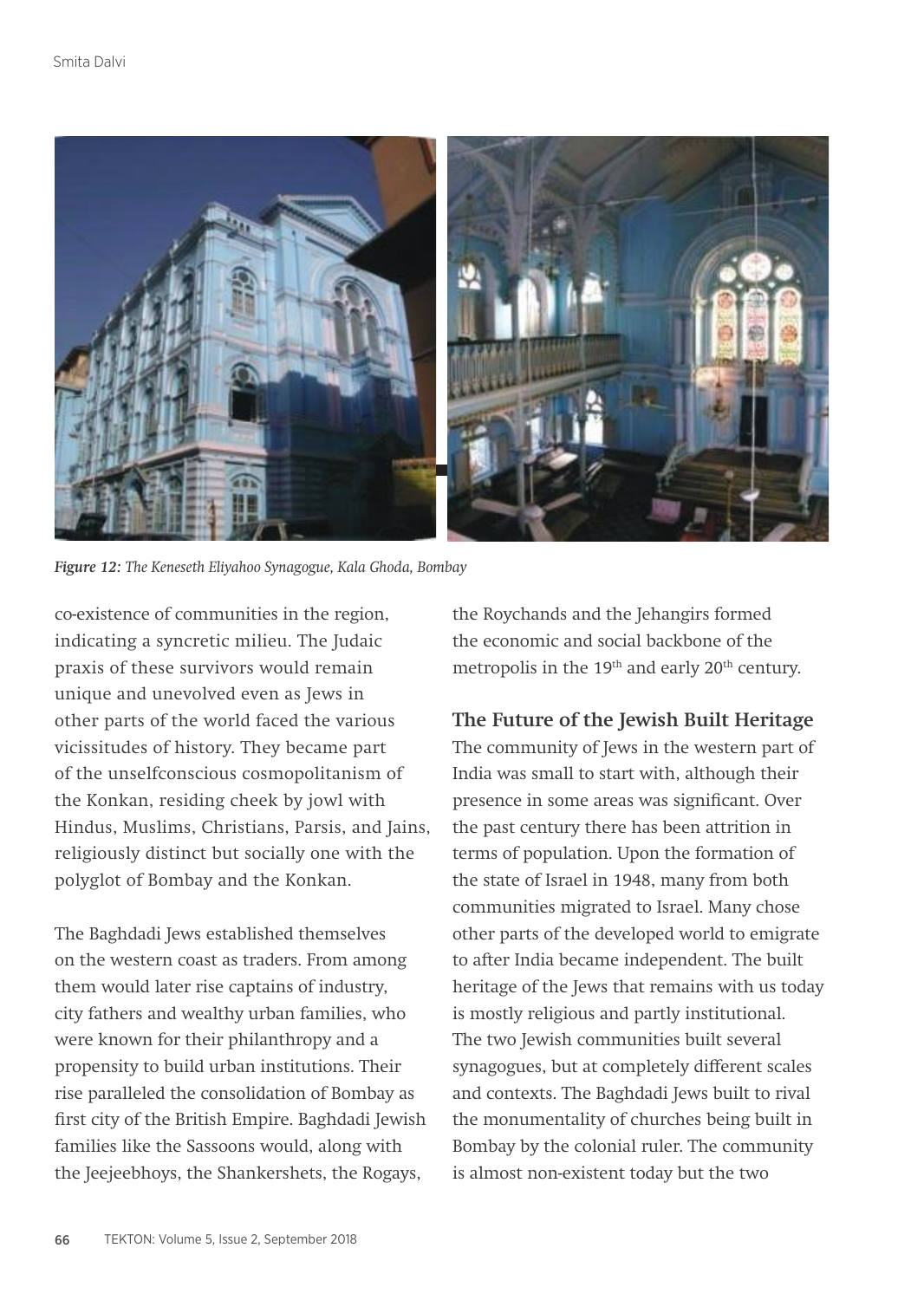synagogues are listed heritage buildings and in reasonably good state of upkeep.

The Bene Israel build their prayer halls at an altogether more domestic scale, using timber and masonry construction. Today, the decline in the number of the faithful has led to many of them both in Bombay and the Konkan into disuse and disrepair. Some of the more active synagogues have recently undergone reconstruction and have lost the erstwhile

**Some of the more active synagogues have recently undergone reconstruction and have lost the erstwhile domestic character. This is symptomatic of a sense of dissatisfaction with modest and externally undifferentiated places of worship among all Konkani subcommunities, and a desire for seeking distinct religious identity in the monumental extravagance.**

domestic character. This is symptomatic of a sense of dissatisfaction with modest and externally undifferentiated places of worship among all Konkani sub-communities, and a desire for seeking distinct religious identity in the monumental extravagance. In the recent years, there has been an increase in incoming religious tourism from Israel and a greater self-awareness among the surviving Jewish community in Mumbai and the surrounding region, leading to a desire to pull down the modest structures and rebuild in a vaguely grandiose style. The synagogue in Thane is a case in point and for the one in Panvel, similar plans are drawn out. Such dismantling of domestic scaled self-similar sacred architecture described earlier is seen in Konkan across communities – Hindus, Muslims and the Jews. Desire for change in favour of iconic is emanating from within the communities and it signals the breakdown of the cohesive, syncretic social fabric. The newer material forms indicate a certain fragmentation of identities. Architecture then and now bear signification of social dynamics.

#### **Acknowledgements:**

This paper is based on an earlier version presented as a part of 'Architecture as Social History: Reflections on Bombay/Mumbai'- a conference held by the K. R. Cama Oriental Institute, Mumbai in the year 2010.

All photographs are by the author.

#### **Notes:**

<sup>1</sup> This paper retains the names of the cities by which they were officially referred to in the time period under study.

2 According to Haem Samuel Kehimkar (b.1830), founder of the Israelite School and the Bene-Israel Benevolent Society in Bombay who wrote the first insider account of the community's *history in his book, History of Bene-Israel in India* (1897), the Bene Israel originated in the province of Galilee in Palestine and left their mother country before 175 BCE- the time of invasion of Antiochus Epiphanes. This view remains within the community till today, however, archaeological or historical evidence is lacking. There are accounts by visitors from the 10th century onwards that indicate their presence in coastal towns.

3 These sites were identified as significant and worthy of conservation in the "Navi Mumbai Heritage Project" carried out by the Pillai's College of Architecture Research Cell, led by Smita Dalvi. This listing was sponsored by the MMRDA Heritage Conservation Committee.